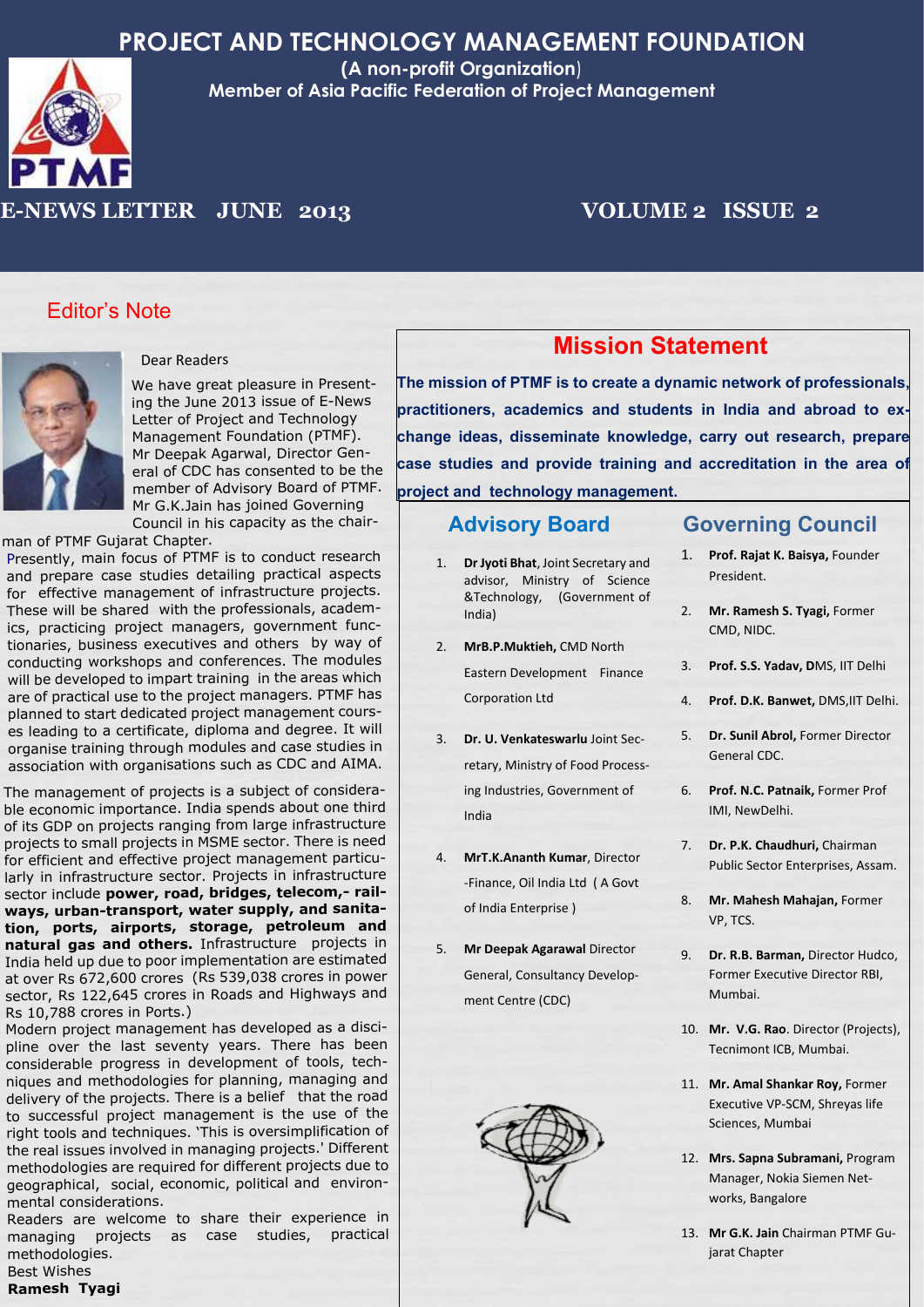

**(A non-profit Organization**)

**Member of Asia Pacific Federation of Project Management**

Page 2

## About Project and Technology Management Foundation (PTMF)

The Project and Technology Management Foundation (PTMF) was constituted in India as a non-government, non-profit registered trust in the year 2010 with a view to contribute to development and promotion of the latest concepts and practices in the profession of project management and technology management

#### Objectives

- 1. To develop case studies and share practical experiences for effective management of projects and programme;;
- 2. To organise training for skill development and award Certificates, Diplomas;
- 3. To organize,and conduct meetings, group discussions, lectures,, workshops, clinics, seminars and conferences;
- 4. To Interact with similar professional bodies in the international field;
- 5. To publish research papers, newsletters, articles in the print and on website to disseminate knowledge on the latest trends
- 6. To organise courses in the discipline of project management in association with academic institutes;

## Years 2013 Initiatives

Year 2013 initiatives include the following:

- 1. Organise conference on '"**Management Challenges of Mega & Complex Projects "** at PTMF Chapter in **Gujarat**
- 2. Start PTMF Chapters in Mumbai and Bangalore and Pantnagar
- 3. Initiate Certificate Programmes in Project Management in association with CDC and AIMA;
- 4. Short term programmes for Skill development in managing projects in association with B-Schools, CDC and AIMA::
- 5. Network with similar professional bodies in International field.

## Foreign Collaboration

PTMF has support of

**LENS LIVING LABORATORY(Slovenia ) &**

**NETLIPSE (Netherland ) to conduct seminars and**

**conferences in India**

*Project and Technology Management Foundation (PTMF) (A non-profit organization)*

*T-28/15, DLFCity, Phase – III, Gurgaon – 122 001 Tel+91-124-4061156, e-mail: info@ptmfonline.com, Website:http://www.ptmfonline.com*





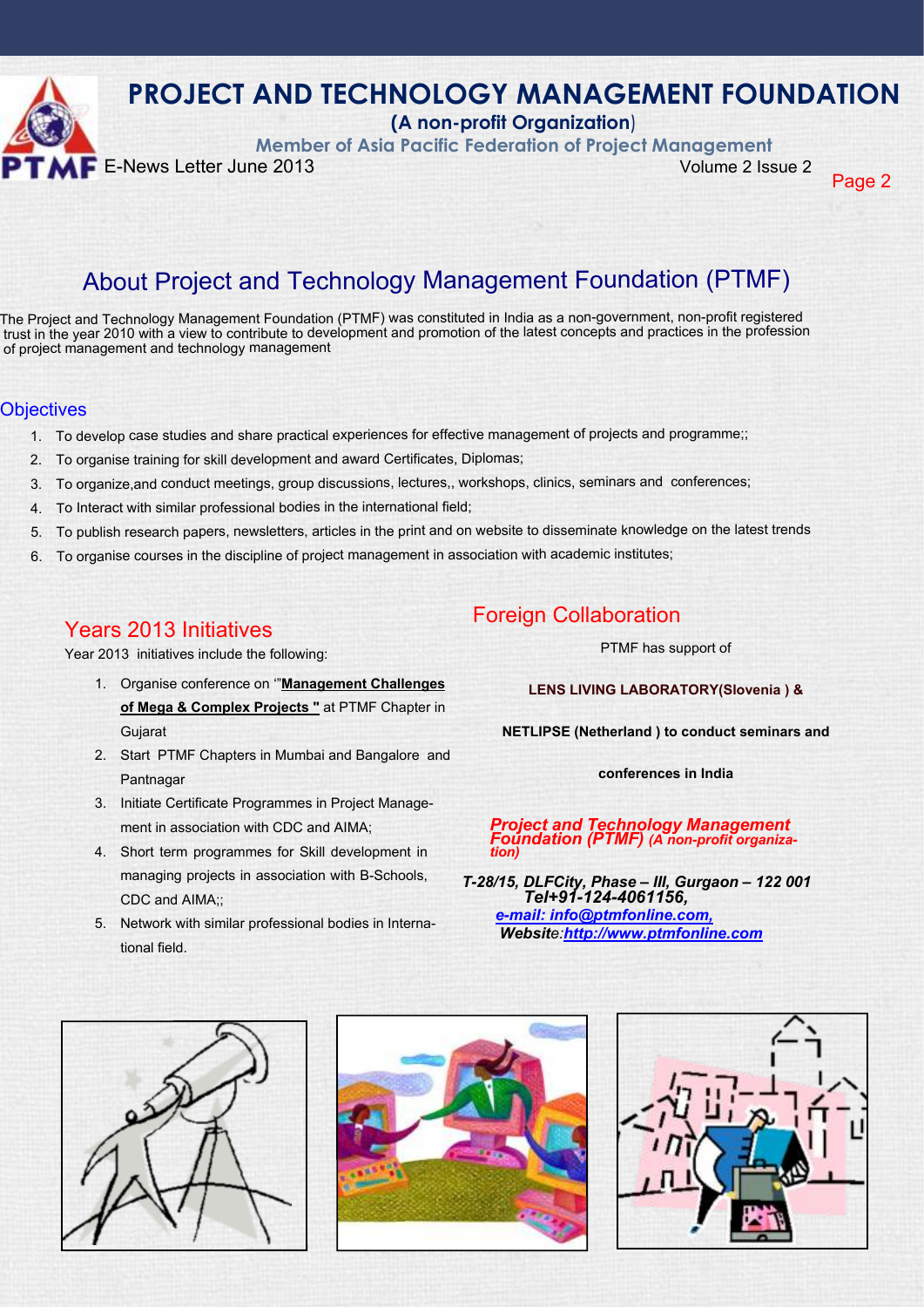

**(A non-profit Organization**)

**Member of Asia Pacific Federation of Project Management**

**E**-News Letter June 2013 Volume 2 Issue 2

Page 3

## Members Forum

### **Prof Rajat Baisya**



**Professor Rajat Baisya founder president of PTMF** and an international academic advisor for **PM Forum** and **PM World Today**, is the author

of **Winning Strategies for Business**, published in



Southeast Asia by SAGE publications and released globally.

 "*Winning Strategies for Business* is a comprehensive strategic management resources that brings together all the business tools that managers need for surviving business

challenges and succeeding in the dynamic economic environment of today.

His latest book is B**randing in a Competitive Marketplace** also published by SAGE publication and released globally.



.

In a fiercely competitive marketplace, brand marketers need innovative ideas and strategies that will make their brand stand out in a clutter and result in definite sales. **Branding in a Competitive Marketplace** discusses core issues in brand management-the concept of brand, its value, and its strategic management. It also covers brand extension, brand positioning, brand acquisition, and

brand valuation and divestment as well as new models for successfully managing brands in a competitive business environment.

A complete book covering the entire spectrum of BRANDING. includes large number of relevant cases studies from Indian as well as International market. The book provides strategic directions and lessons for creating and developing brands.

**Prof Baisya** was awarded '**Bloomberg UTV B-School Excellence award'** for '**Best Professor in Marketing Management'** during the year 2013.

### **Mr Deepak Agarwal**



Mr Deepak Agarwal, **Director General CDC** is new member of Advisory Board of PTMF

. Mr Deepak Agarawal is B. Tech in Metallurgical Engineering and post graduate in Business

Management. He has more than 28 years of

experience in the industry. His area of specialisation is IT and Audit.

He took over as Director General of CDC in February 2012.

CDC is an Autonomous organisation of Department of Scientific & Industrial research (DSIR), Ministry of Science and Technology, Government of India set up for promotion, development and strengthening of consultancy skills and capabilities in the country including enhancement of export of consultancy and professional services

### **Mr G.K. Jain**



Mr G.K. Jain has joined the Governing Council of PTMF as the Chairman of PTMF Gujarat Chapter. Mr Jain is a chartered engineer and a Management Consultant.

Mr G.K. Jain has wide experience in the Industry

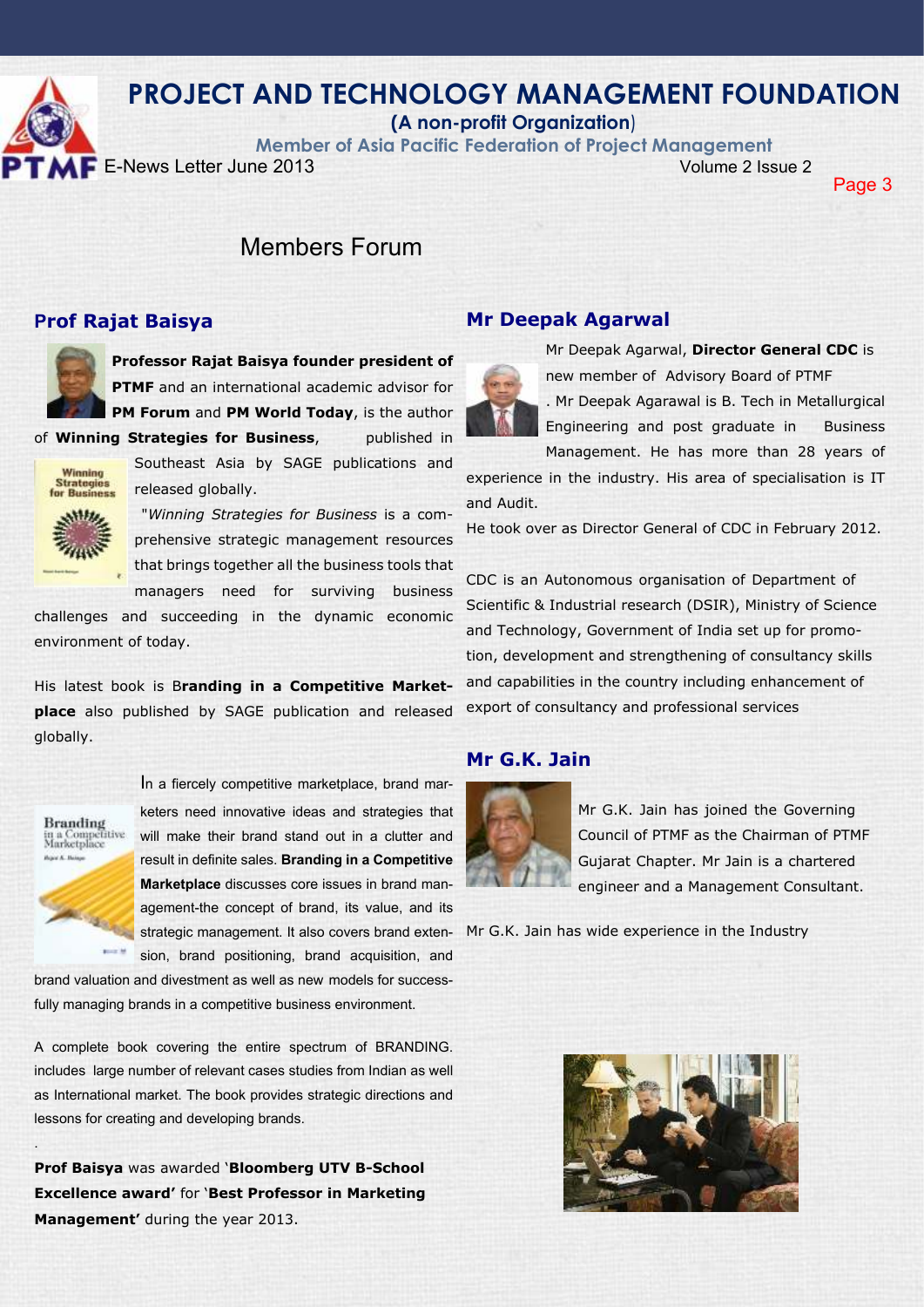

### **PROJECT AND TECHNOLOGY MANAGEMENT FOUNDATION (A non-profit Organization**)

**Member of Asia Pacific Federation of Project Management**

**E**-News Letter June 2013 Volume 2 Issue 2 Page 4

**Strengthening E-Commerce Product Launches - Improving Efficiencies from Development to Production**



**Siddhartha Paul Tiwari**

#### **Abstract**

There's an an imperative need for an established and controlled product launch process which enables benefits to the business. It's become pretty common in the corporate environment that a product has been approved by the company board and the pressure is to get multiple parties, production, operations, marketing and consultants, etc, working productively to meet an aggressive product launch date. This challenge is often aggravated by globalization and by the vast volume of communication that flows between the project team. No two organizations are similar, neither their project management teams work similarly. However, if the end goal is effective product launch, the key strategies and process requirements are the same.

#### **Background**

Tough economic conditions have made launching product's more competitive than ever before. As a result there are fears of rising costs and unpredictable markets impacting businesses to make cautious product launches and creating challenges in meeting shareholder expectations.

Organizations today have time-reporting systems and project-scheduling tools with regards to launching new products. however even with such close monitoring organizations have failed to adhere to product launch dates.

The era of unprecedented challenges for new product launches includes the following:

**Imperative Pace:** To keep updated with a dynamic competitive landscape, product development must be fast and urgent. Product teams need to design, build, test, and release products in short intervals. Conventional slow testing simof competition.

**Online Presence:** Poor online or Internet presence can damage the reputation of a product even before its launched. Users and industry experts are constantly for enabling to implement standards and provide writings and public reviews of pre methodologies across the project in the product launches, it's impossible to not way that best relates to the new product face online scrutiny if you are developing a new product. The impact of reviews and ratings can be catastrophic even before a product has launched.

**Transitions:** The action of moving from one process stage to another should be complete and explicit. If the project manager does not follow a transition, then product launch is lost during subsequent activities. One method of accomplishing focused transitions is to reserve specific communication channels only for transitioning between process stages. Transition also requires enunciating interim goals.

#### **Localization in Sync with Glo-**

**balization:** Product that are customized to fill the needs of a big client with a big monetary value when launched in local markets tend to always have a huge mismatch between what engineering decided to build and what the sales team had promised (or at least wanted to promise) to the customer. The expectations

need to be managed correctly. There's a need that globally diversified local teams need the ability to run remote product testing that validate functionality. Otherwise, the experience for local users could **porting and Accuracy** be quite different from that of the test cases. These challenges that arose with uct one of the common issue that needs globalization drive a new set of requirements for functional local product test scope of stale reports combined with inacteams.

#### **Solution**

Launches comprises of examining the current processes and to modify them so that new product launches become less painful to execute. Additionally, implementation of the proposed strategies and best practices will provide focus on the provide on-site coaching to project staff entire new product launch, from development to production. The following are five proposed practices used to strengthen product launches for Improving efficiencies from development to production.

#### **Increasing Project Agility**

In a nutshell agility is nothing but making sure to keep the project flexible and open right from the start. Any project handling new product launch needs to be flexible

ply cannot keep pace with the fast world and allow space for the project management to trial either a top-down or bottomup product planning approach this should be in directly correlation to the user needs. It's expected that flexibility will be enough development.

#### **Data Based Decision Management**

With access to the right and high end information the project manager should make sure to refer it to subject matter experts who can help an organization correctly interpret and implement it. A strong grasp can be made as to how the operating landscape for a new product launch is standing. The information also helps in how the project manager can intelligently move forward for successfully launching a product.

#### **Customizing Project from an employee experience**

Though project management is all about collaborative teamwork. For a new e-commerce product launch success is directly proportional on the integration of individual efforts, each with diverse backgrounds. This calls for a necessity to assign varying levels of information access to project participants, e-commerce development at Apple is a classic example of this.

# **Emphasis on correct timely re-**

The solution to strengthening Product to the development team and the routine When is comes to launching a new prodto be resolved is making sure there's no curate status of the project. The project manager needs to conduct regular visits data quality assessments needs to be checked to ensure that reported data is accurate and in line with the project scope. The project manager also needs to make sure that he is well equipped to and project partners regarding data collection, accuracy and analysis to ensure action plans are implemented per the overall vision of the project

#### **Coping with constant change and Integration**

With the advent of e-commerce product launches and developmental processes at times teams are often geographically dispersed and work in parallel. This leads to releasing software at different cadences,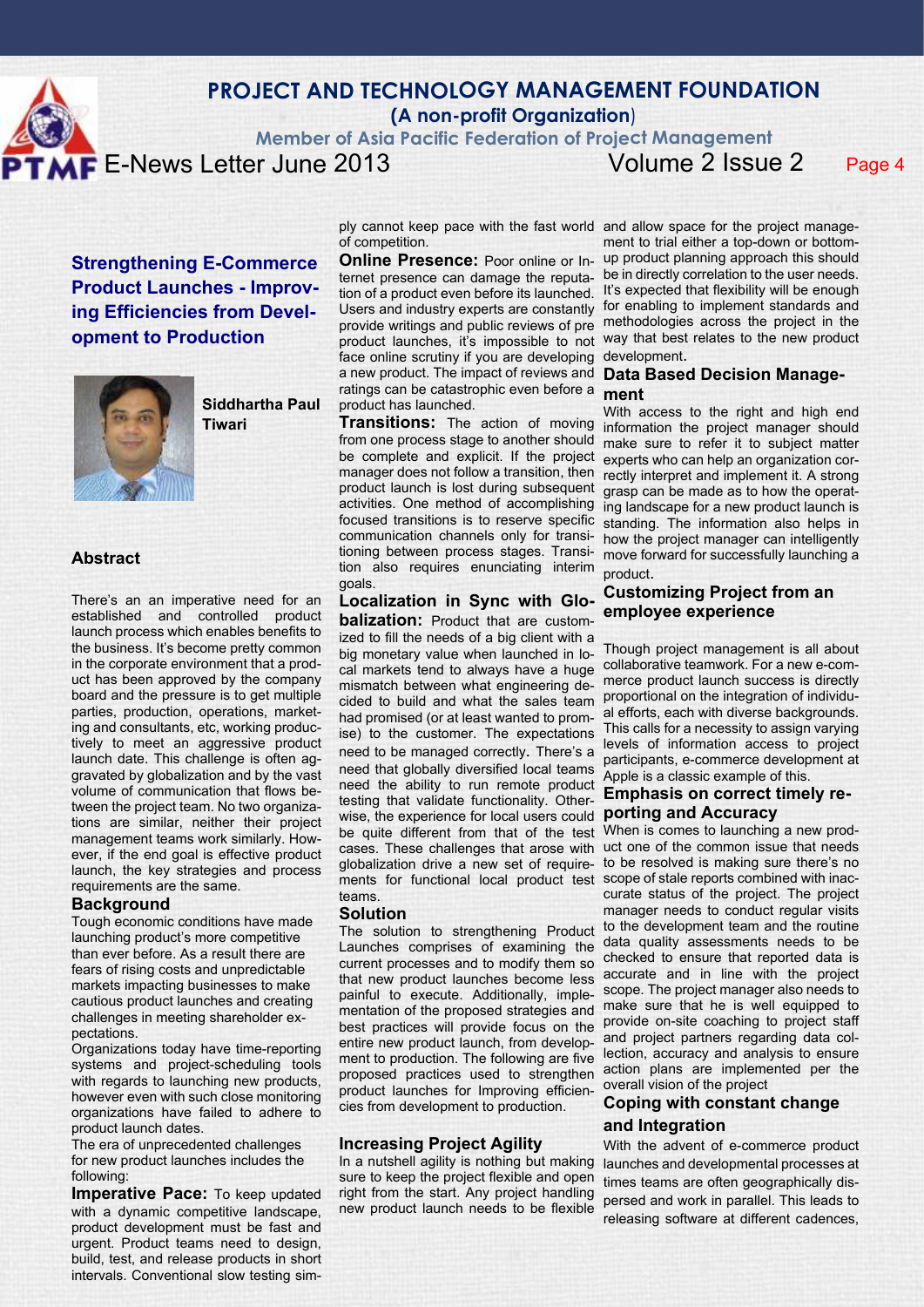

**(A non-profit Organization**)

**Member of Asia Pacific Federation of Project Management**

**E**-News Letter June 2013 Volume 2 Issue 2

Page 5

schedules and time zones. There are times **Best in ClassManufacturing** you may require to obtain code from one **Practices** set of team and finally merge, integrate, and test it with the work of others. If this is done regularly it sums up to the fact that the code merging is happening almost daily. With such huge chunks of time and effort the entire process is a time-consuming marketplace. To succeed in this global merging process that often

brings the entire project a stand still.

There's a need for the project manager to have a dedicated team working towards integrating all the developmental processes.

#### **Conclusion**

ments proactively, and eliminate problems it and how they want it. preemptively wherever possible. The The modern approach to quality recogniztions in improving efficiencies from develproducts. Reaching a level of efficiency is a constant evolutionary process that achieves total transformation founded on smarter data, smarter processes and an organization to leverage innovative product launch processes, which in turn allows for the use of detailed data and technology to understand current perfor-

#### **Siddhartha Paul Tiwari is**

 Program Manager, Google Asia Pacific, Singapore

The skills, tools and processes involved in project management are:

- **Skills:** Specialised knowledge and experience required to undertake the project.
- **Tools**: Work Break down Structure, Gantt chart, Pert Chart/CPM, Planning softwares (MS Project , Primavera and others)
- **Processes**: Time Management, Cost Management, quality Management, Risk Management etc.



#### **Arvind Gautam**

The manufacturing companies today are competing in a global environment, the modern manufacturer must exhibit manufacturing excellence.

anticipate and address customer require-er exactly what they want, when they want ment. The question is: how do we achieve manuis by truly understanding the customer with both subjective and objective measures.

above listed strategies will help organiza-es this customer focus by allowing firms to opment to production for new e-commerce design, and **subsequently modify, busi**smarter technologies. Integrating these back for more. Inherent in this approach is mance and how to achieve business goals. anced scorecard for performance meaidentify the customer requirements and to **ness processes** to consistently achieve nothing less than the minimum of customer requirements. Keep the customer happy, supply them with exactly what they want, and when they want it, and they will come a balanced approach, the modern manufacturer should develop customer intimacy, possess a customer-centric approach to quality, recognize the true value of time as surement.

> with agility while being simultaneously skilled and properly trained. competitive and cooperative.

bility.

In order that Organization becomes a preferred partner for customers it is important that implementation of Manufacturing excellence with the spirit discussed above. Going forward the company which want to do better in these times should embrace philosophy of manufacturing excellence using tools like 5S, TPM,TQM ,IT,TQM etc

. The learning process will develop in stages and will have an interesting mix of process innovation and control.

bility, strategy-driven charters, the demise plementation of projects. of economies of scale, and a localized approach that has modular and flexible layon de

## Skill Development for Managing Projects



Dr Sunil Abrol

The future products which a business really want, and then to develop **produc-** favourable environment of knowledge nurturneeds to launch must develop the ability to **tion processes** that deliver to the custom- ing the human talent for growth and developfacturing excellence. The best way to start One of the key indicators of a successful and This means getting inside the head of the realizing the rapidly changing skill requirecustomer and identifying what it is that they ment, education, training and the need for a growing enterprise is reflected in its ability to keep pace with changing times particularly in

 Projects require varied skills and development of such skills is crucial for effective implementation of projects.

three critical elements intelligently enables the requirement to keep costs down. Using place both domestically and globally. Econoa competitive weapon, and keep a bal-frastructure projects is important for economic In other words, the manufacturer develops and supply chain management make it necesa capability of responding to competition sary that the team deputed on projects is It is known fact that skilled and knowledgeable workforce is the backbone of every business both big and small. It is these characteristics which form the driving forces of economic growth and social change of any country. These have become even more appropriate and significant given the rapidly increasing pace of industrialization, globalizations and technological advancement that is taking mies with higher and better levels of skills adjust more effectively to these challenges and opportunities of globalizations. Successful implementation of projects particularly ingrowth of a country. Rapid advancement in technology for construction, information flow

> Quality and productivity improvements more important and necessary for project should be identified and implemented us-managers to focus in the area of skill developing real business benefits. The result is a ment by way of evaluating the current skill set simultaneous focus on efficiency and flexi-and also in identifying innovative new skills As India moves progressively and requires world class infrastructure,it becomes even that should have relevance in the emerging economic environment. It is a fact that in old construction and project management systems,, skill requirement was largely confined to manual skills. However, in new or emerging knowledge economy where IT plays a great role and effective interpersonal relations become important for achieving results, the skill sets range from professional, conceptual, managerial, operational behavioural to interpersonal skills and inter-domain skills all of which are complex and highly knowledge based

> The new environment will see global flexi-tion and practical training for successful im-These necessitate a blend of formal educa-